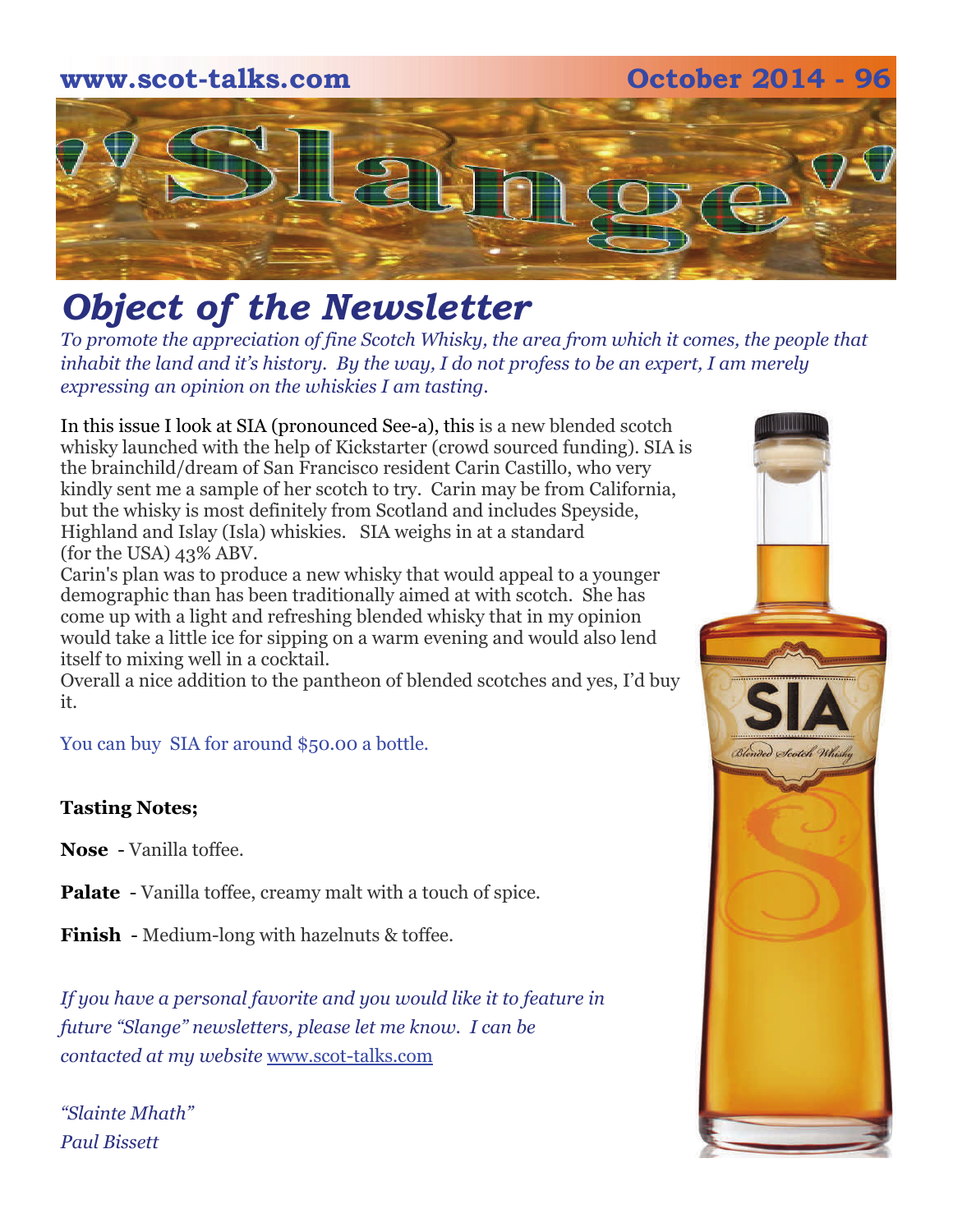### **www.scot-talks.com October 2014 - 96**



### **5 Trends: Scotch**

Thirsty? In just the last minute, more than 2,000 bottles of [Scotch](http://liquor.com/spirit/scotch/) were sold worldwide. To keep up with this demand, distillers are producing practically a river of whisky, and much of it is flowing to the US, which is the industry's largest market by value. But such popularity requires brands to continually innovate and introduce new bottlings, so to help you stay on top of the latest developments, we asked Scotch expert Charles MacLean for the five biggest trends happening now.

#### **GOODBYE, 18-YEAR-OLDS:**

Success brings its own problems for distillers, who are facing a shortage of mature whiskies as well as trying to increase product diversity. As a result, the industry is moving away from defining whiskies by age. Outside the US, [The Macallan](http://liquor.com/brands/the-macallan/) has released the 1824 Series, which calls its bottlings by their color—Gold, Amber, Sienna and Ruby. The idea is to encourage consumers to judge a whisky solely by its flavor, and it allows the producer to extend its older stocks by mixing them with younger malts. **PRICES ARE GOING UP:** 

It's not your imagination: Scotch is getting more expensive. Shortages of aged whiskies combined with ever-increasing global demand leads to ever-increasing prices. This is occurring not only for highly collectable malts but also for everyday drams. Expect prices to be even higher in the new year. **SCOTCH IS GETTING STRONGER:** 

### One way of justifying the higher price of a whisky—especially when there is no age statement—is to raise the proof. While there are some advantages of a higher-proof spirit, like potentially more flavor and better mixability in cocktails, it also likely means the malts are younger, since Scotch loses potency as it ages in the barrel.

### **MORE WOOD FINISHES:**

It used to be that a brand's product range was solely based on whiskies of different ages. But increasingly, portfolios are filled with a variety of malts that have been aged in different casks (often former wine or port barrels) for the last year or so of their maturation. [Glenmorangie](http://liquor.com/brands/glenmorangie/) is the leader in this game, but you'll see even more of these interesting malts on store shelves soon.

### **THE ULTRA, ULTRA HIGH END:**

Super-premium bottlings…at super-premium prices! Distillers are digging through their warehouses to find very rare and very old malts, which are aimed at investors, collectors and oligarchs. Some of the recent limited editions include The Dalmore Aurora 45-Year-Old at \$4,000; [Bowmore](http://liquor.com/brands/bowmore/) 1964 at \$13,500; and [Glenfiddich](http://liquor.com/brands/glenfiddich-single-malt-scotch-whisky/) 50 Year Old at \$25,000! [http://liquor.com/articles/scotch-what-to-drink](http://liquor.com/articles/scotch-what-to-drink-now/)[now/](http://liquor.com/articles/scotch-what-to-drink-now/)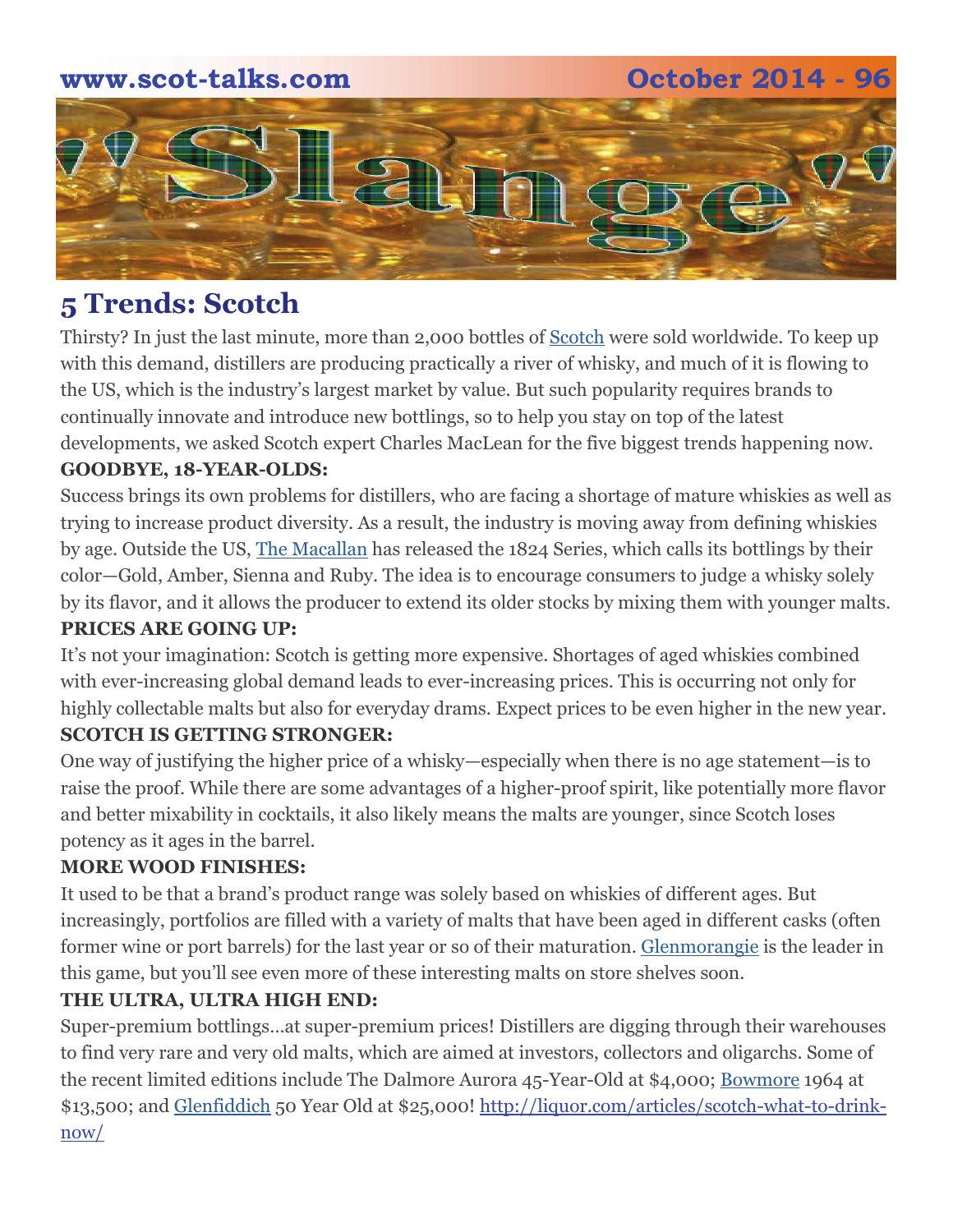

Below is a simple guide to help you choose your single malt Whisky, and the flavor notes you should expect from it. Being Scottish I recommend you find a likely candidate and try it in a bar before buying the whole bottle. With each issue of the newsletter I will add in another Whisky to the flavor map. This Issue; SIA blended scotch whisky. For more information go to http://siascotch.com/

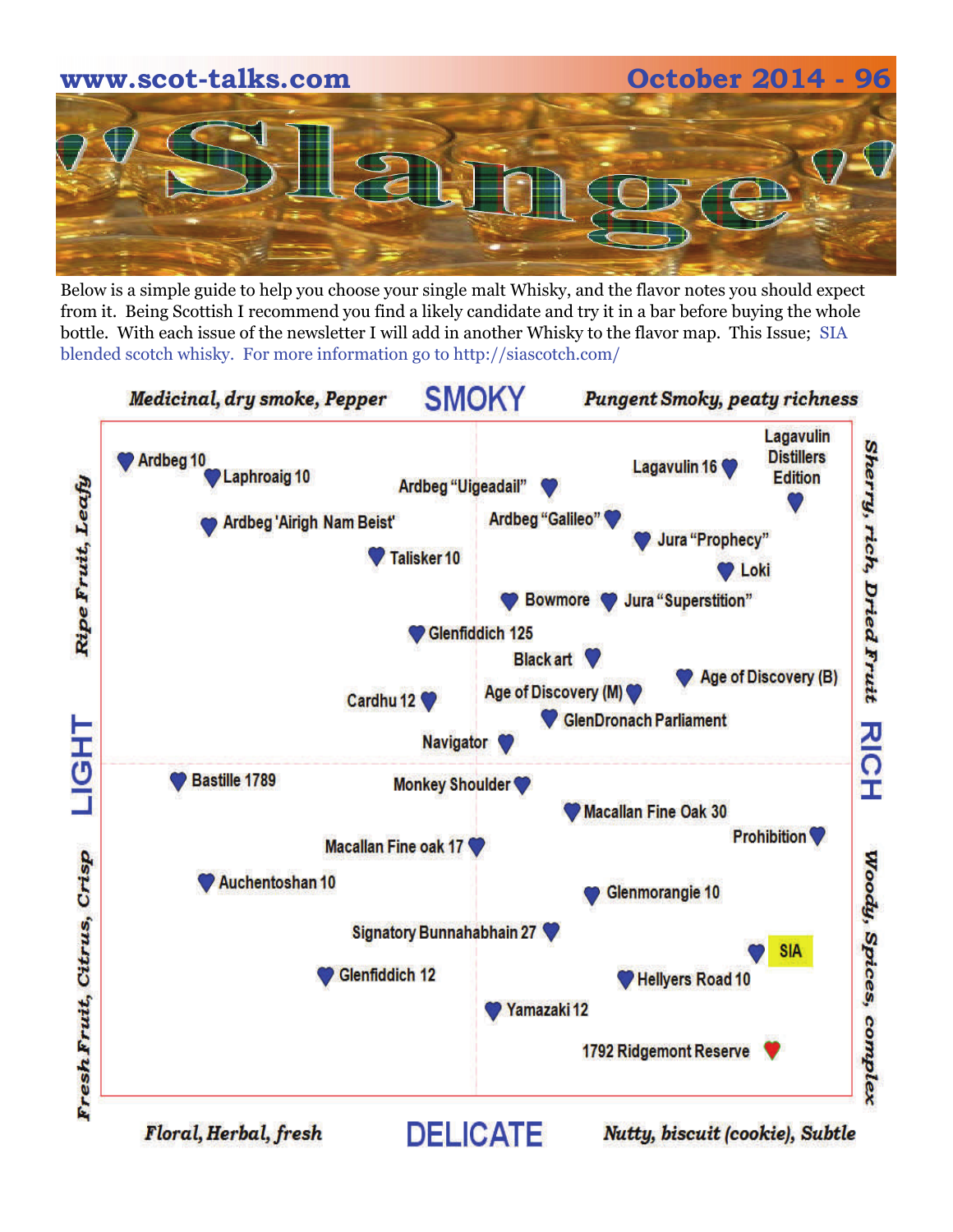

### **[Kirsteen Campbell](http://www.huffingtonpost.co.uk/kirsteen-campbell)** Master Blender for Cutty Sark blended Scotch whisky

### **Dispelling the Five Myths of Scotch Whisky**

#### **1) It's a man's game**

Many people's initial perception of Scotch whisky is that it is still very much an (older) man's game. When I first stepped into this role I remember feeling very aware that I was a woman in a man's world and I knew I was taking on a big responsibility. Me, and my nose, are overall responsible for ensuring consistency across 10 million bottles of whisky a year. In peak production times I can smell (in the industry we call this 'nosing') up to 500 whiskies in a day to ensure each batch I put together tastes the same. Female master blenders are growing in our numbers, and the classic expectation of a man, in a traditional Scottish [tweed jacket](http://www.huffingtonpost.co.uk/kirsteen-campbell/scotch-whisky-myths_b_3657671.html) and a moustache is becoming less and less!

#### **2) Single malts are better than everything else**

I really want to dispel that blends are inferior to single malts. Blending a whisky is an art and is something I am hugely passionate about. Whilst people hear lots about single malts, learning about whisky flavours, how they are created, how they evolve over time, is hugely fascinating. Blends really sing to me as there are so many layers of flavour, like an artist works with colours to create images that are visually stimulating to the eye, I work with flavours in a way which are appealing to the palate. Single malts often get all the headlines and blended Scotch whisky is often underated - 90% of all Scotch whisky produced is actually blend!

#### **3) Scotch whisky is an acquired taste**

I've been told by many people, none more so than my mum, that they don't like the taste of whisky. I suppose whisky is perceived as the marmite of the spirit world, but I've always firmly believed that there is a whisky for everyone. They don't all taste the same, some are darker with oaky undertones and some are lighter with floral and fruity scents - it's all about discovering the flavour that's right for you, a bit like red vs. white wine.

### **4) You should only drink it neat**

One of the biggest misconceptions that I come across is that whisky can only be enjoyed neat or with a cube of ice. It's a myth and snobbery that we need to move away from. The whisky industry is changing and so are the rules about how you drink it. I have always been an advocate of drinking whisky how you want, and with Cutty, this is very much the case. Tonic, Cola, Soda, Spring water, Sprite, Appeltiser, on the rocks, neat or even with Coconut water - be adventurous and try it!